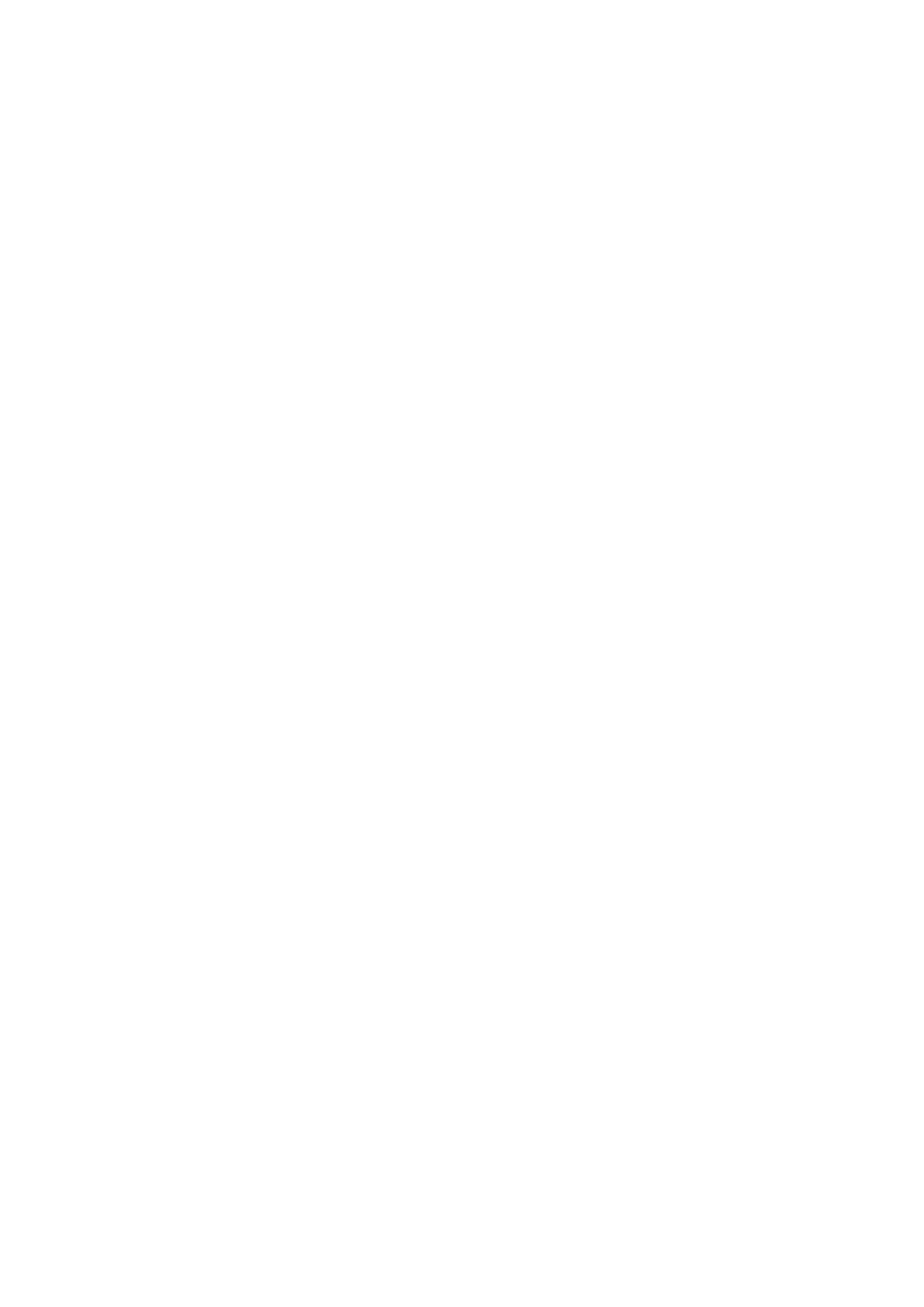## **Revised Format for the ASCOBANS Annual National Reports**

### **General Information**

| Name of Party:     | Period covered: 2010        |
|--------------------|-----------------------------|
| Republic of Poland | Date of report: 13 04. 2011 |

| Report submitted by:                                                          |                                                          |  |  |
|-------------------------------------------------------------------------------|----------------------------------------------------------|--|--|
| Name: Monika Lesz                                                             | Function: national focal point for ASCOBANS<br>agreement |  |  |
| Organization:<br>Department of Nature Conservation<br>Ministry of Environment | Address: 00-922 Warszawa, Wawelska 52/54                 |  |  |
| Telephone: 48 22 57 92 667<br>Fax:+48 22 57 730                               | Email: monika.lesz@mos.gov.pl                            |  |  |

Any changes in coordinating authority or appointed member of advisory committee NO

List of national authorities, organizations, research centres and rescue centres active in the field of study and conservation of cetaceans, including contact details

1) Ministry of Environment, Department of Nature Conservation ,

00-922 Warszawa, Wawelska 52/54

Phone : (48 22) 57 92 366, Fax: (48 22) 57 92 730

e-mail: departamen[t.ochrony.przyrody@mos.gov.pl](mailto:.ochrony.przyrody@mos.gov.pl)

#### **NEW Measures / Action Towards Meeting the Objectives of the Conservation and Management Plan and the Resolutions of the Meeting of Parties**

Please feel free to add more rows to tables if the space provided is not sufficient.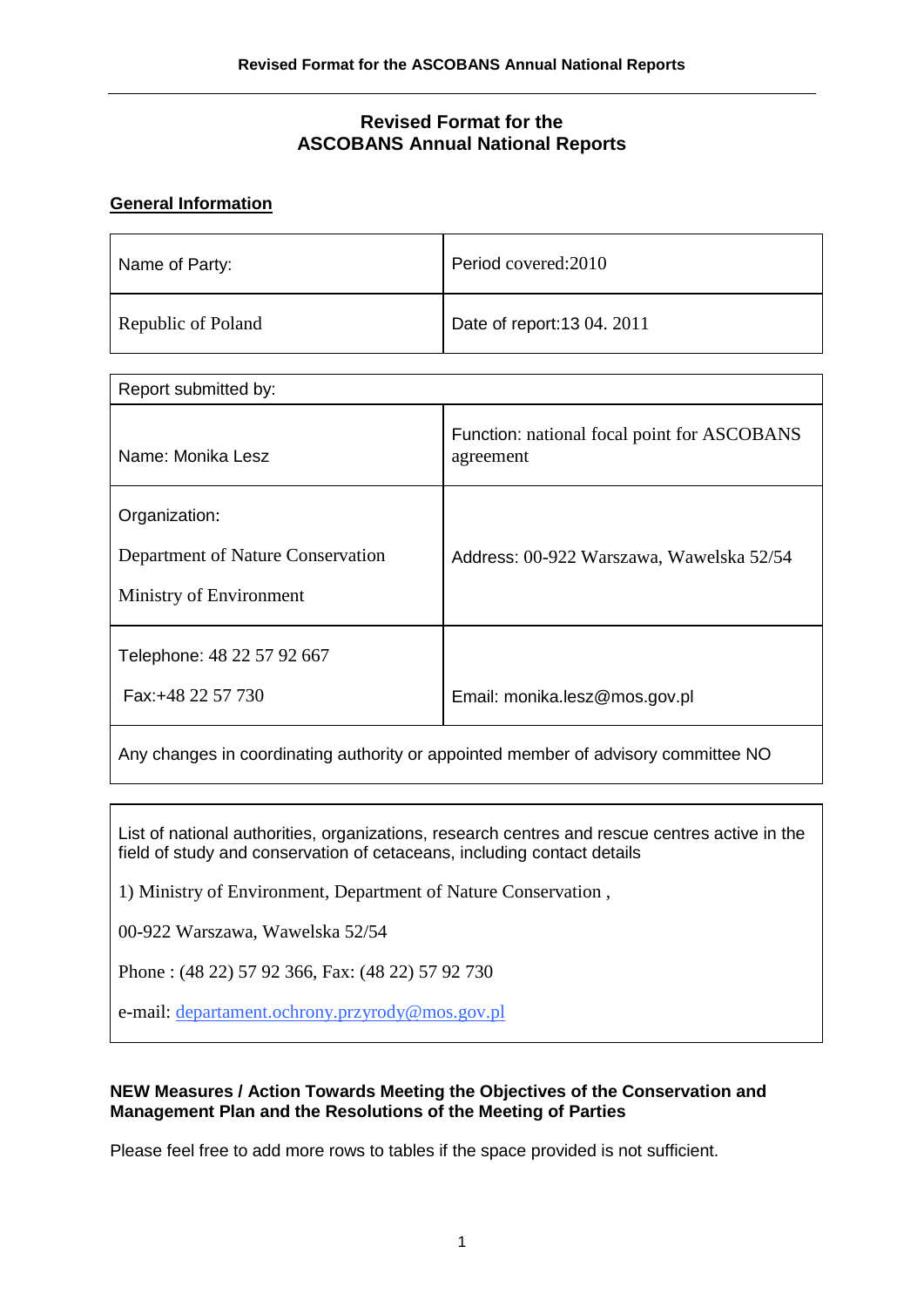## **A. HABITAT CONSERVATION AND MANAGEMENT**

### **1 Direct Interaction with Fisheries**

Investigations of methods to reduce bycatch

In 2010, in the Puck Bay, the project on "Active Protection of Harbour Porpoises against Bycatch" was continued. In July at the entrance to the Puck Bay at the line connecting Gdynia and Hel harbours, a linear barrier was constructed equipped with 84 acoustic scares to stop the porpoises from entering the area. The acoustic scares were placed at the height of 1,5 m above the sea bottom. The purpose was to stop the porpoises from entering an area where there is a high density of bottom gillnets and an anchored surface gillnet (GNS)

The project is carried out by the Hel Marine Station of the IOUG, financed by the National Fund for Environmental Protection and Water Management and the University of Gdańsk.

Before launching the project the area has been monitored for 2 years for the distribution of fishermen gear and for the harbour porpoise presence.

Implementation of methods to reduce bycatch

The Regulation 812/2004 obliges Poland to use acoustic deterrent devices (pingers) on fishing vessels of the length 12 m or more operating in the ICES 24 area. In order to fulfill Poland's commitments concerning the above Regulation 500 pingers were purchased in 2009 by the Fisheries Department of the Ministry of Agriculture and Rural Development and distributed among fishermen. Over half of the pingers are in the possession of the owners of ships in the region where the use of deterrent devices is obligatory (the Pomeranian Bay), other were distributed among fishermen from central and eastern part of the Polish seacoast. The use of pingers in the Pomeranian Bay is controlled by by the Marine Fisheries Inspectorates in Szczecin.

By the end of 2009 r. from among 13 fishing vessels of the length 12 m or more harbouring in the Pomeranian Bay, only three had anchored surface gillnets (GNS) and were obliged to use pingers. Over the all the Polish sea harbours in 2010 there were only 9 such vessels. Thus, the Regulation mentioned above can only slightly reduce the porpoise bycatch because only a few percent of fishing vessels is obliged to use pingers. Moreover, it is very hard to assess the effectiveness of pingers due to lack of data on the distribution and migration routes of harbour porpoise.

Please provide any other relevant information, including bycatch information from opportunistic sources.

In 2010 in the framework of the "Long-term Programme for Collecting Fisheries Data" conducted by the Sea Fisheries Institute in Gdynia, neither incidental bycatch was recorded nor harbour porpoises were observed (similarly as in the previous years). Neither such cases were reported also by the Polish fishermen. Only the stranding dead individuals were recorded.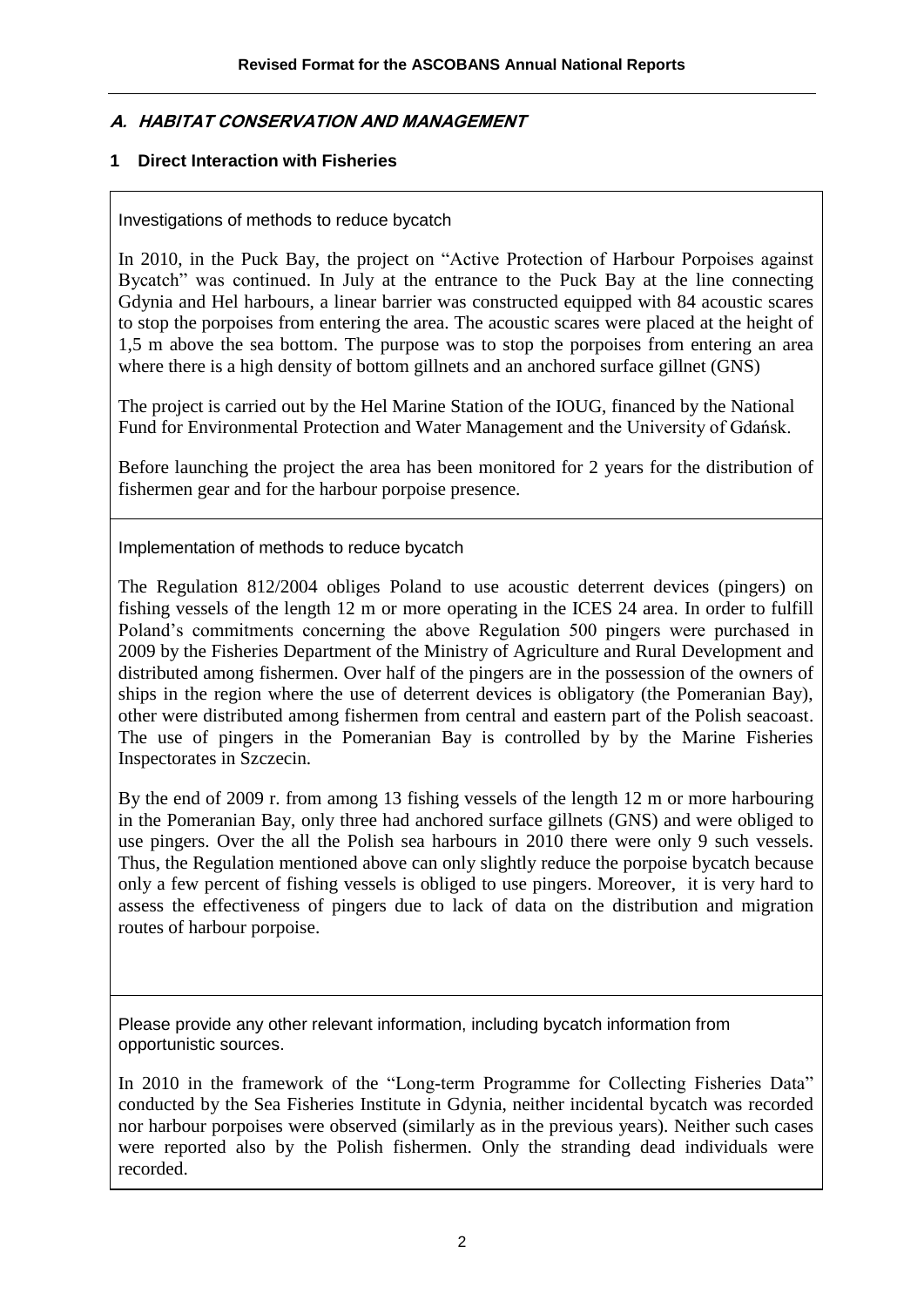The source of information on bycatch and individuals of harbour porpoise found dead is the website of Hel Marine Station, University of Gdansk: www.morswin.pl.

#### **In addition, please attach or provide link to your country's Report under EC Regulation 812/2004.**

Due to the lack of possibilities to obtain financial support for carrying on the Project on "Monitoring Incidental Catch of Cetaceans Scheme" in 2010, the Sea Fisheries Institute in Gdynia conducted the recordings under the "Long-term Programme for Collecting Fisheries Data". The observations were conducted on Polish vessels of the length of 15 m or more, fishing in the areas ICES: III a, b c i IIId and using the OTM or GNS nets operating east of 24 subarea ICES. Observations were conducted by the trained Sea Fisheries Institute employees.

Altogether, according to the Regulation 812/2004 criteria, observations were conducted during 73 days, including 57 days when OTM nets were used and 16 days when GNS net were used.

On no one out of the 73 monitored fishing days neither porpoise nor any other marine mammal was recorded in the nets.

Moreover, within the framework of the research Project ZOSTERA co financed by the funds of the Priority Axis V Infrastructure and Environment as well as by the National Fund for Environmental Protection and Water Management, the Sea Fisheries Institute employees conducted observations from fishermen vessels cruising in the Puck Bay on additional 20 days of fishing. The above vessels operated anchored gillnets (GNS) of various mesh sizes.

On no occasion the presence of marine mammal has been recorded.

The Polish reports covering the implementation of the "Monitoring Incidental Catch of Cetaceans Scheme" are published at the website of the Ministry of Agriculture and Rural Development at the folder:

BIP/informacjebranzowe/rybolowstwo/rybolowstwomorskie(http://www.bip.minrol.gov.pl/D esktopDefault.aspx?TabOrgId=1703&LangId=0 ).

The report for 2010 will be submitted to EC and, subsequently, it will be published at the website of the Sea Fisheries Institute, in compliance with the term determined by the Regulation.

## **2 Reduction of Disturbance**

#### **2.1 Anthropogenic Noise**

Please reference and briefly summarise any studies undertaken

The impact of acoustic disturbances on cetaceans has not been a subject of any research Project within the Polish zone of the Baltic Sea.

In 2010, within the Polish territorial waters, seismic studies were conducted with the use of medium and high frequency seismo-acoustic devices (boomer and pinger) in addition to the use of the side-scan-sonar and the multibeam probe. All the measurements were conducted by the State Geological Institute – Division of Sea Geology in consortium with the Marine Institute in Gdańsk (shipowner of the study vessel) within the framework of projects ordered by the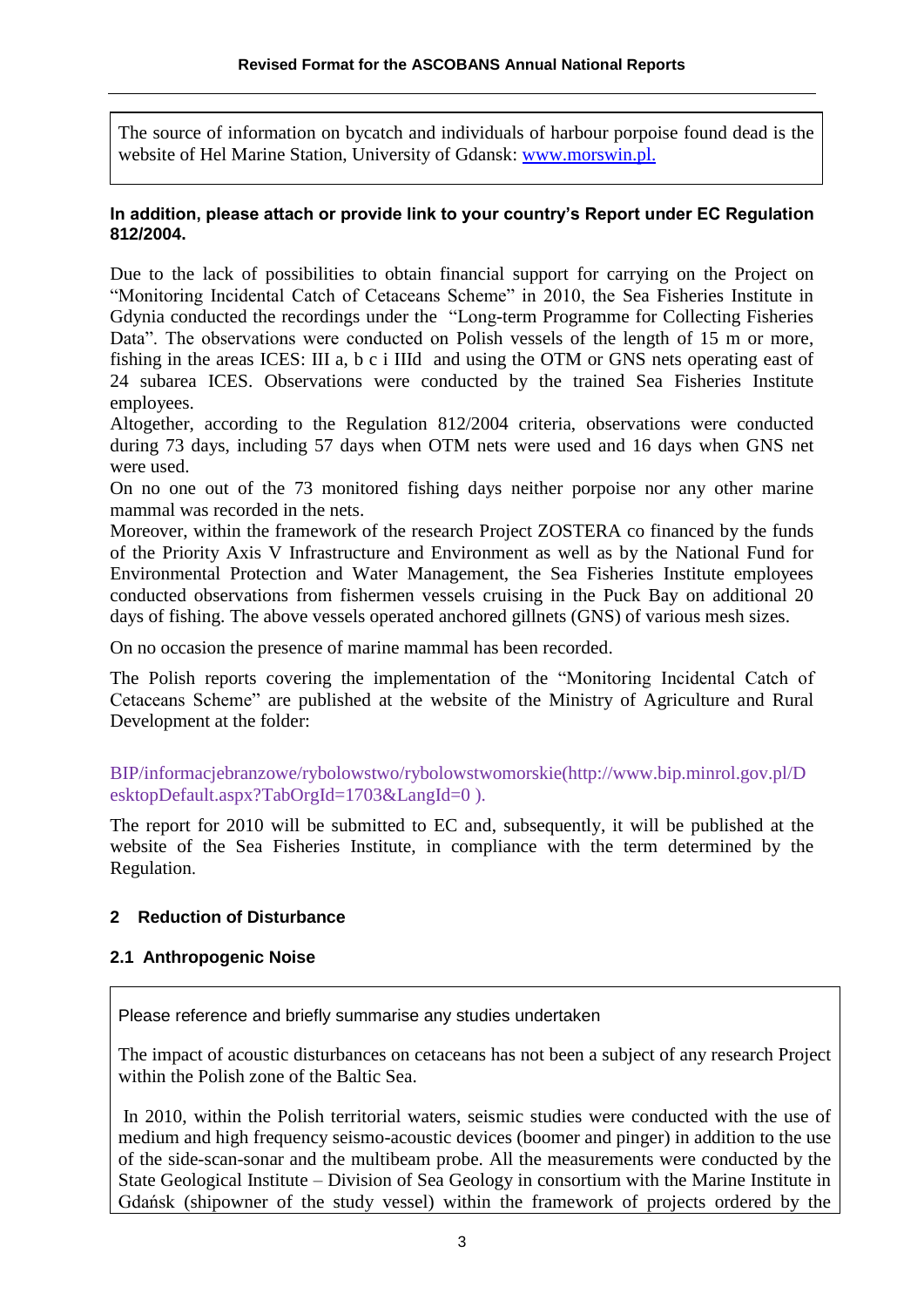Minister of the Environment, the Marine Office in Szczecin and the Marine Office in Gdynia.

Ranges and timelines of the studies performed as well as characteristics of the devices used are given in the Table below.

| <b>Study Area</b>                                                                                                                                                                                                              | Time lines of studies | Measurement devices<br>applied |
|--------------------------------------------------------------------------------------------------------------------------------------------------------------------------------------------------------------------------------|-----------------------|--------------------------------|
| Pomerania Bay along with Odra Sandbank<br>The area is limited to the North by WNW-ESE line                                                                                                                                     | 29.04-09.05.2010      | SSS, SBP                       |
| connecting points of the following coordinates: 54°22'N,<br>14°35'E and 54°14'N, 15°20'E; to the East by the 15°20'E<br>parallel; and to the West by the Polish-German border of<br>the territorial seas and economic zones.   | 22.05-09.06.2010      | SSS, SBP, Boomer               |
| <b>Range of Rewal</b><br>The area of ca. 113 square km situated at the distance of<br>about. 2,5 km (southern border) and about 12 km (northern<br>border) from the intercept of the sea coast between<br>Pobierowo-Niechorze. | August 2010           | SSS, MBES, SBP                 |
| Region of Kuźnica (Hel Peninsula)<br>The area of 33 square km is located at a distance of ca 3<br>km to ca 8 km from the intercept of the sea coast between<br>Chałupy–Jastarnia on the Hel Peninsula.                         | December 2010         | SSS, MBES, SBP                 |

In the area subject to the jurisdiction of the Marine Office in Gdynia and the Marine Office in Słupsk there were made a series of works to modernize water fronts and to provide anti– flooding security. These investments have been preceded by the relevant EIA the results whereof did not show any significant negative impact.

The Marine Office in Szczecin has been implementing a project on the "Construction of protective pier for external harbour at Świnoujście". The scope of activities involves rammer, filling and scooping works.

Another investment which was reported to the Marine Office in Szczecin includes the "Construction of a ship station in the external harbour at Swinoujście", implemented by the Management of Marine Ports in Szczecin and Świnoujście. This construction also involves works which may cause noise pollution in the environment, including rammer work and scooping.

The Contractor to these works acts in agreement with the environmental decisions issued by the local authorities (Regional Directorate for Environmental Protection, the President of the Municipality and the Director of the Marine Office). The above decisions impose an obligation on the Contractor to conduct work so as to observe the provisions thereof whose aim is to enforce environmental protection. In order to protect ecosystems of the Baltic Sea a ban was imposed on scooping works during the herring spawning season, i.e. in April and May. Recently, the course of work has been subject to environmental monitoring and surveillance by the two independent entities. The monitoring of nature involves studies and measurements, while the Surveillance of Nature is in charge of analyzing, verification and controlling the compliance of works with the provisions of environmental decisions and adherence to the binding environmental standards.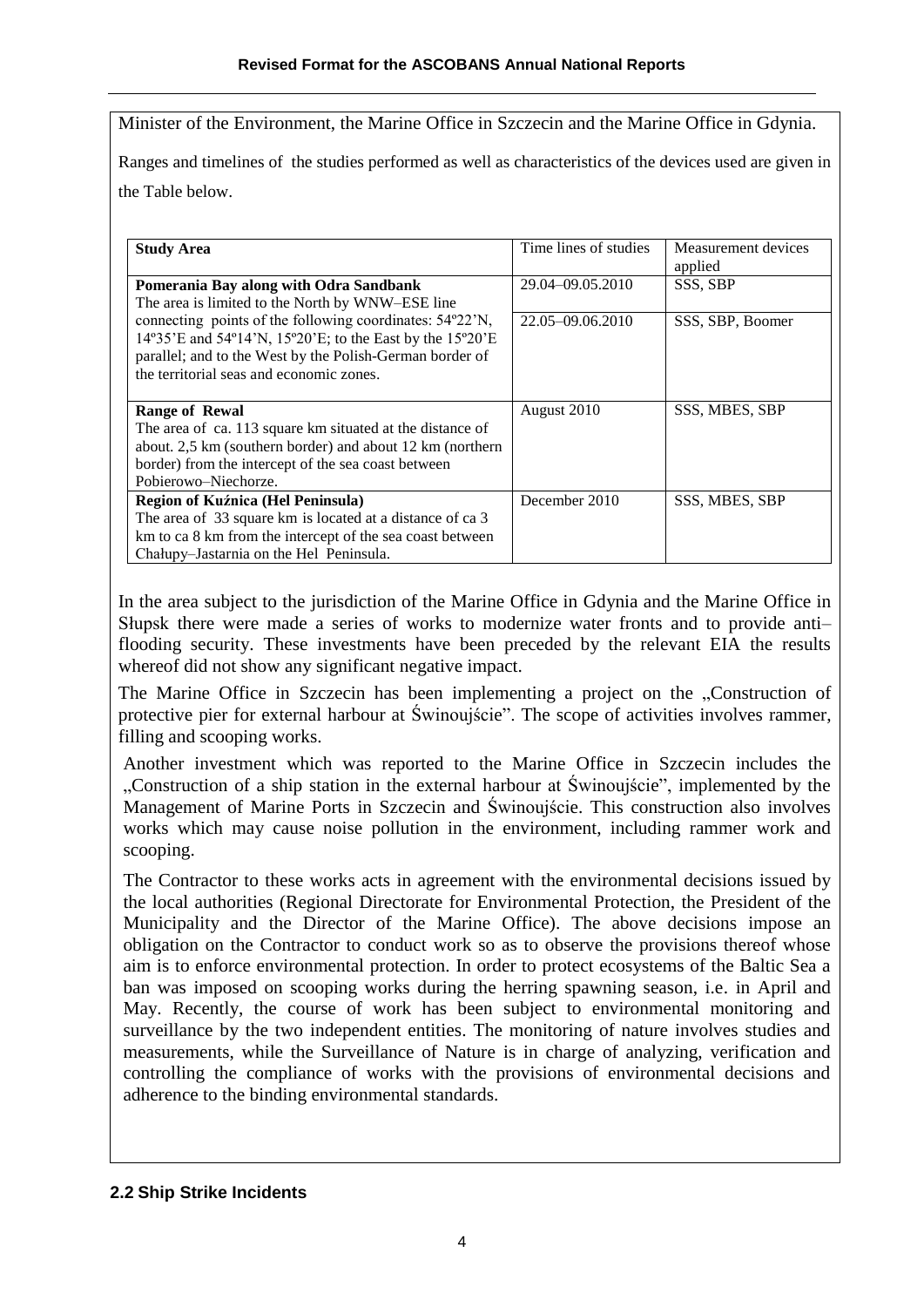No collision was registered in the Polish EEZ of cetaceans with the water craft.

| <b>Date</b> | <b>Species</b> | <b>Type</b><br>οf<br>injury | Fatal<br>injury<br>(Yes /<br>No) | Type of<br>vessel<br>(length,<br>tonnage and<br>speed) | Location<br>(coordinates) | <b>More</b><br>information:<br>(Name / Email) |
|-------------|----------------|-----------------------------|----------------------------------|--------------------------------------------------------|---------------------------|-----------------------------------------------|
|             |                |                             |                                  |                                                        |                           |                                               |
|             |                |                             |                                  |                                                        |                           |                                               |

Please list all known incidents and for each, provide the following information:

## **2.3 Major Incidents Affecting Significant Numbers\* of Cetaceans**

|  | Date   Location   Type of incident   Further Information |
|--|----------------------------------------------------------|
|  |                                                          |
|  |                                                          |

*\*Two or more animals*

## **2.4 Pollution and Hazardous Substances**

Please report on main types of pollution and hazardous substances (including source, location and observed effects on cetaceans). Please provide information on any new measures taken to reduce pollution likely to have an impact.

The tasks undertaken in order to limit water pollution result from the EU legislation and from Helsinki Convention signed by Poland; they are reported to the European Commission and to the relevant HELCOM bodies on a regular basis.

## **2.5 Other Forms of Disturbance**

Please provide any other relevant information, e.g. relating to recreational activities affecting cetaceans.

The increased use has been observed of speedboats and water scooters in the Polish coastal zone.

Violations have been continuously observed of the legal regulations (Decree No 55/06 of the Voievode of Pomerania as of May 15 2006) on the Nadmorski (Coastal) Landscape Park concerning the limitation of speedboat use outside the marked routes.

# **3 Marine Protected Areas for Small Cetaceans**

Please provide any relevant information on measures taken to identify, implement and manage protected areas for cetaceans, including MPAs designated under the Habitats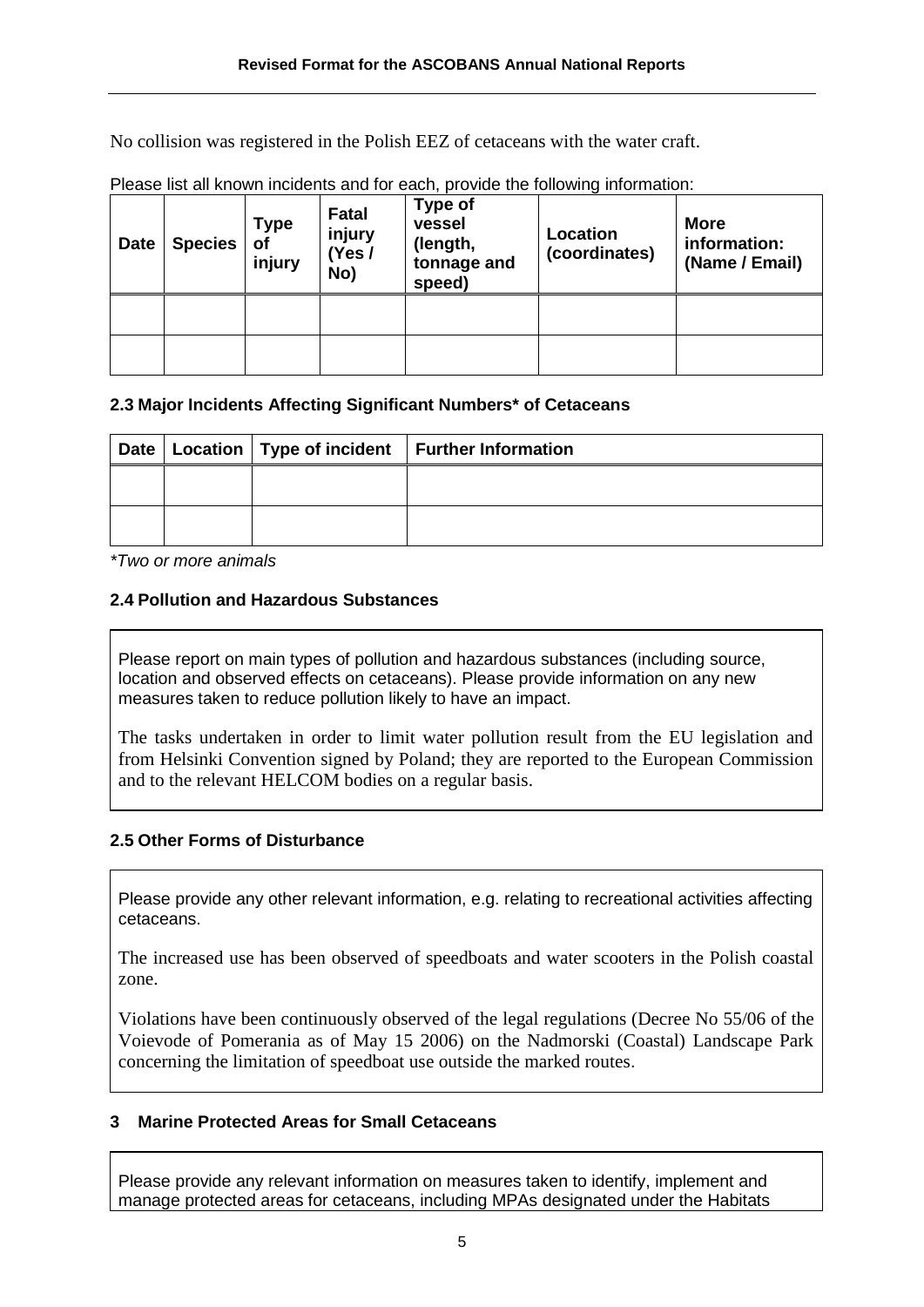Directive and MPAs planned or established within the framework of OSPAR or HELCOM.

In line with the guidelines set up at the Biogeographic Seminar on November 23-25 2009, actions are underway to extend the area of PLH220032 site.

The year 2010 was the first year of the formal functioning in Poland of the new sites protected under the Baltic Sea Protected Areas – HELCOM BSPAs. Two of them embrace Natura 2000 sites in the Pomeranian- and Puck Bays, both are of significance for the protection of small cetaceans. Both sites do not have so far respective management plans which would take into account the protection of small cetaceans. The development of such plans is envisaged over the next 3-4 years.

Please indicate where GIS data of the boundaries (and zoning, if applicable) can be obtained (contact email / website).

Detailed borders of both areas are available at the General Directorate of Environmental Protection in Warsaw, Pl (www. gdos.gov.pl/en/kontakty). They are also displayed at the website: http://natura2000.gdos.gov.pl/natura2000/en/jednostki.php.

# **B. SURVEYS AND RESEARCH**

## **4.1 Overview of Research on Abundance, Distribution and Population Structure**

Please provide a brief summary of (and reference to) any national work.

The Project is under way concerning active protection of harbour porpoise against catch in the Puck Bay. Moreover, Poland participates in the SAMBAH Project which is implemented on the Polish side by the Chief Inspectorate of Environmental Protection, the Marine Division of the Institute of Meteorology and Water Management and the Hel Marine Station.

## **4.2 New Technological Developments**

Please provide a brief summary of any relevant information

None introduced

## **4.3 Other Relevant Research**

Please provide a brief summary of any relevant information

No other research

## **C. USE OF BY-CATCHES AND STRANDINGS**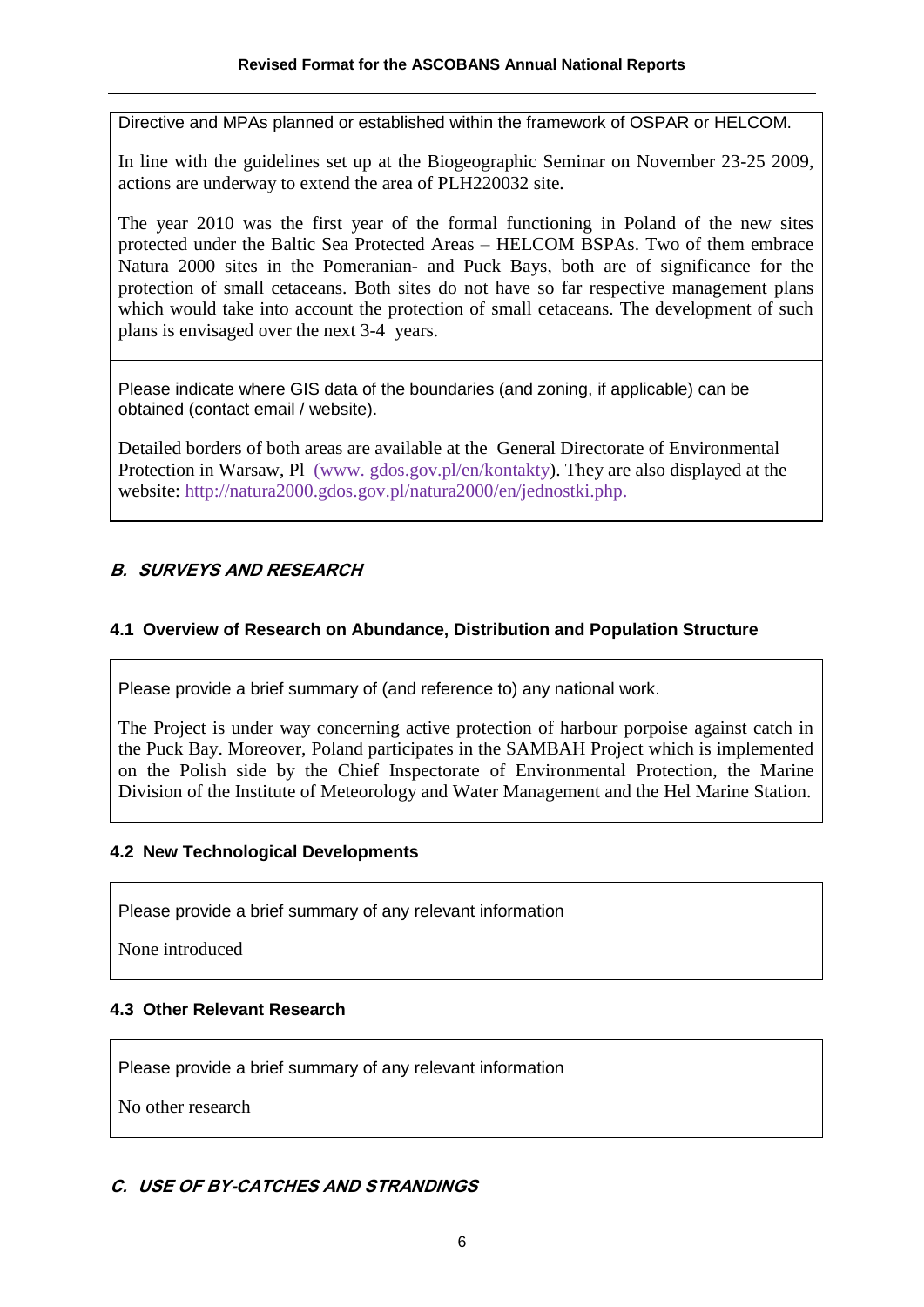## **5 Post-Mortem Research Schemes**

| Contact details of<br>research institutions /<br>focal point                                                                        | Hel Marine Station, Institute of Oceanography, University of<br>Gdańsk<br>Iwona Pawliczka, iwona.pvp@ug.edu.pl                                                                                                                                                                                                                                                                                                                                                                                                                                                                                                                                                                                                                                                                                    |
|-------------------------------------------------------------------------------------------------------------------------------------|---------------------------------------------------------------------------------------------------------------------------------------------------------------------------------------------------------------------------------------------------------------------------------------------------------------------------------------------------------------------------------------------------------------------------------------------------------------------------------------------------------------------------------------------------------------------------------------------------------------------------------------------------------------------------------------------------------------------------------------------------------------------------------------------------|
| Methodology used<br>(reference, e.g.<br>publication, protocol)                                                                      | Post-mortem analyses are being conducted according to<br>procedures described in: Kuiken, T. and Hartmann, M.G. (1993).<br>Dissection techniques and tissue sampling. Proceedings of the<br>ECS Workshop, Leiden.                                                                                                                                                                                                                                                                                                                                                                                                                                                                                                                                                                                 |
| Collection of samples<br>(type, preservation<br>method)                                                                             | The Hel Marine Station, Institute of Oceanography, University of<br>Gdańsk collects, as part of its statutory activity, data on dead<br>porpoises and dolphins from either bycatch or stranded onshore.<br>The dead specimens, upon their arrival at the Station, are being<br>subject to analyses within the scope limited by the status of the<br>remains. The standard scope of sampling covers:<br>-Species determination;<br>-Localization of deadly event;<br>-Establishing factual and supposed cause of death;<br>- Ascertaining of the body length and mass;<br>-Sex ascertaining;<br>-Fat tissue sampling for genetic examination;<br>-Teeth sampling for age determination;<br>-A full post-mortem analysis and storage of biological samples<br>according to Kuiken & Hartmann, 1993. |
| Database (Number of<br>data sets by species,<br>years covered, software<br>used, online access)                                     | Data have been entered into the standard Access database since<br>1988. There is no on-line access to this base.<br>The base contains 118 reports on porpoise by catch or stranding<br>onshore, and 16 reports on other species of small cetaceans<br>including: Stenella coeruleoalba, Lagenorhynchus albirostris,<br>Lagenorhynchus acutus and Physeter catodon.                                                                                                                                                                                                                                                                                                                                                                                                                                |
| <b>Additional Information</b><br>(e.g. website addresses,<br>intellectual property<br>rights, possibility of a<br>central database) |                                                                                                                                                                                                                                                                                                                                                                                                                                                                                                                                                                                                                                                                                                                                                                                                   |

## **5.1 Number of Necropsies Carried out in Reporting Period:**

| <b>Species</b> | Recorded cause of death |
|----------------|-------------------------|
| None           |                         |
|                |                         |

Please provide any other relevant information on post-mortem / stranding schemes.

In 2010, under the Project on "Support for Restoration and Protection of Baltic Mammals" the WWF Poland and the Marine Station IOUG have been patrolling the whole Polish Baltic coast on a temporary basis and gathering the reports. The information on five cases of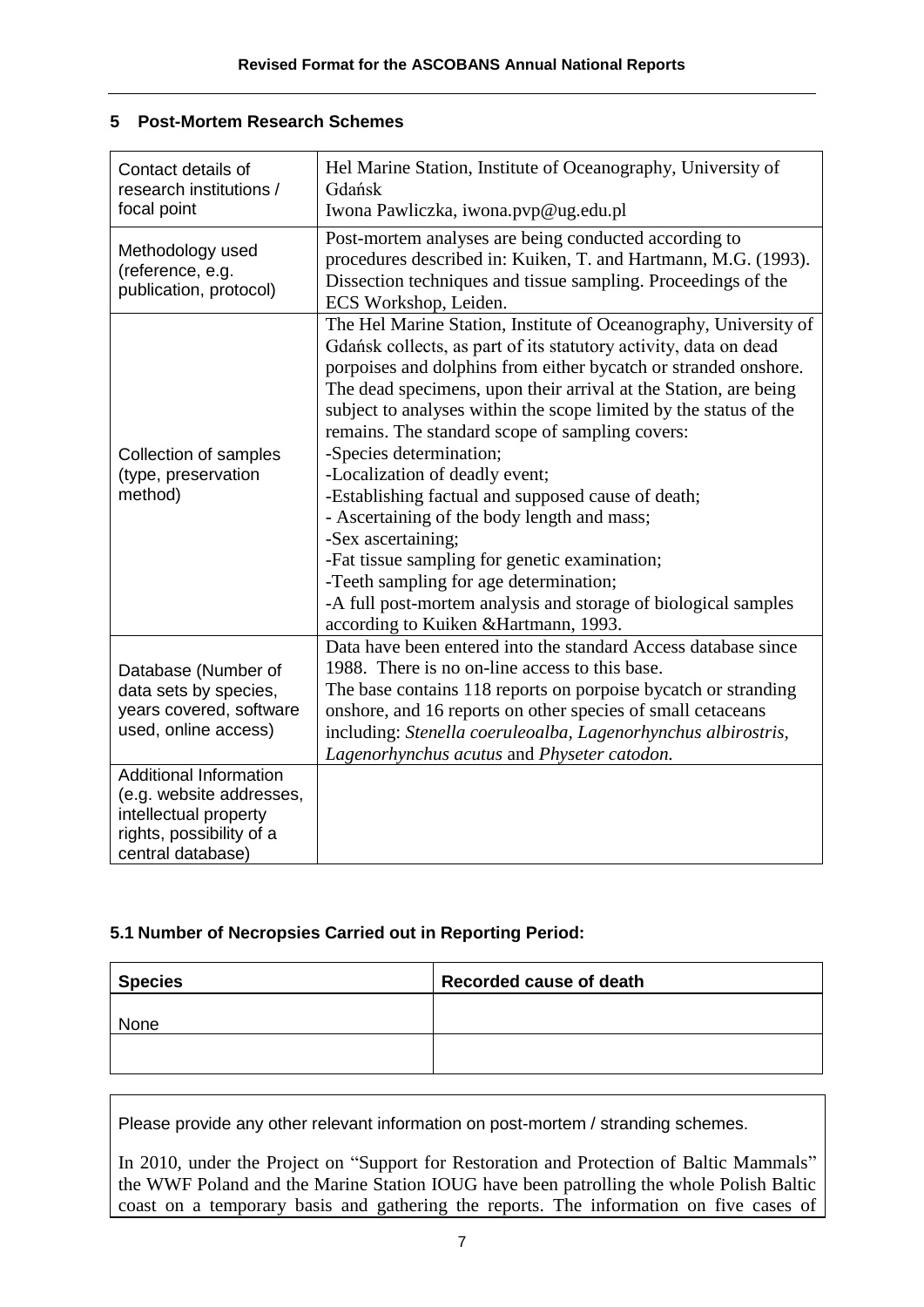porpoises found onshore has been acquired so far.



Table Data on time, location, length, sex and place of porpoise finding as well as the site of sample deposition.

| Datum      | Length           | <b>Sex</b> | Place of finding | Sample depositing                                                        |
|------------|------------------|------------|------------------|--------------------------------------------------------------------------|
| 2010-05-23 | 147 cm           | male       | Kąty Rybackie    | $SMIOUG - \text{scull}$ and genetic<br>material sampled                  |
| 2010-06-16 | $141 \text{ cm}$ | male       | Lubiatowo        | $SMIOUG - \text{scull}$ and genetic<br>material sampled                  |
| 2010-06-28 | 140 cm           | male       | Orzechowo        | $SMIOUG - \text{scull}$ and genetic<br>material sampled                  |
| 2010-07-06 | $169 \text{ cm}$ | female     | Stegna           | $SMIOUG - \text{scull}$ and genetic<br>material sampled                  |
| 2010-12-02 | $110 \text{ cm}$ | female     | Karwia           | <b>SMIOUG</b><br>whole<br>a<br>specimen deposited in the<br>refrigerator |

# **D. LEGISLATION**

## **6.1 Relevant New Legislation, Regulations and Guidelines**

Please provide any relevant information.

Non new legal regulation on cetacean protection was introduced.

## **E. INFORMATION AND EDUCATION**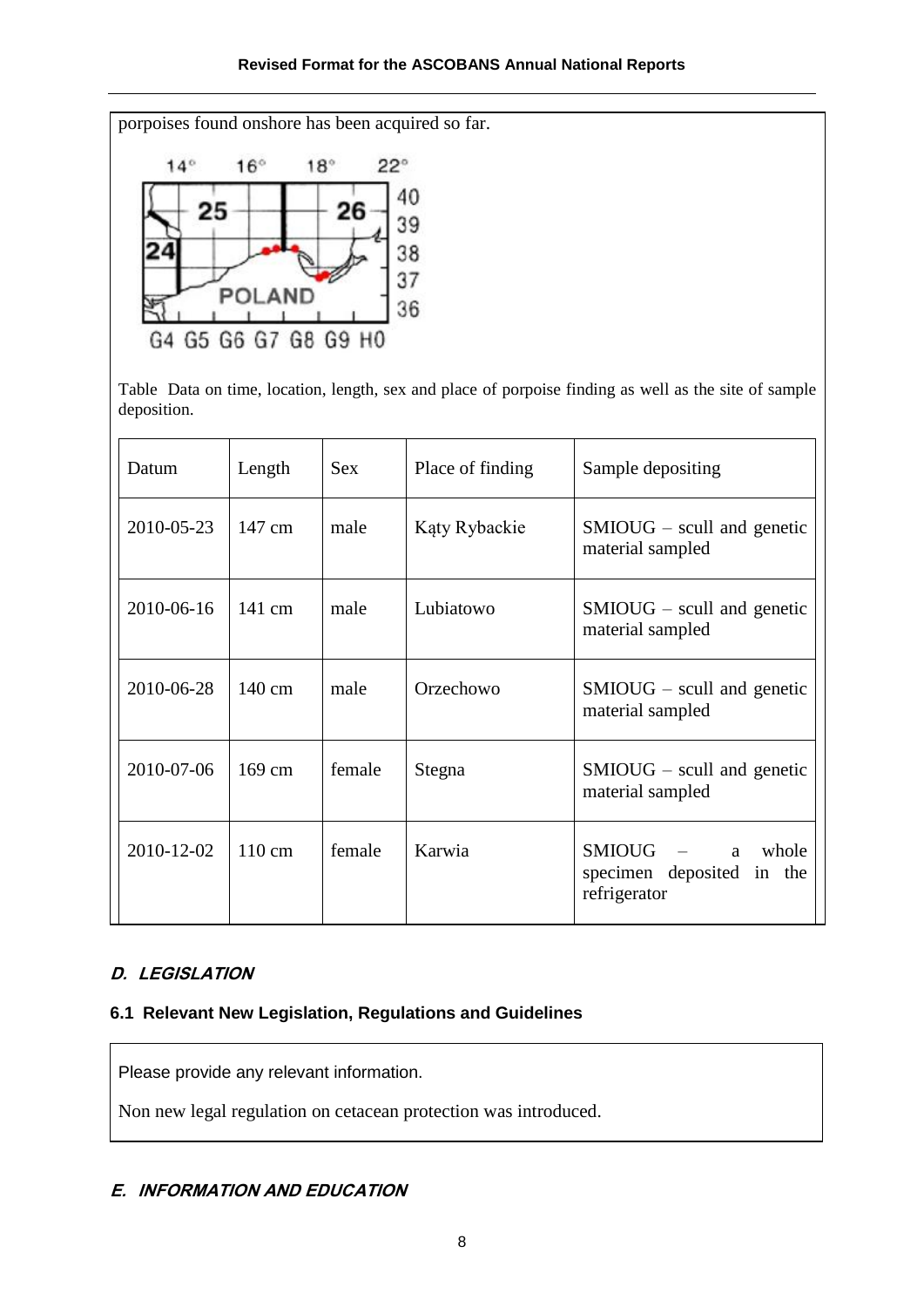### **7.1 Public Awareness and Education**

Please report on any public awareness and education activities to implement or promote the Agreement to the general public and to fishermen.

Communication and delivery of message on harbour porpoise as a species in need for special protection in the Baltic Sea was continued in 2010. The awareness raising campaign was cofunded by the National Fund for Environmental Protection and Water Management, the Voievodeship Fund for Environmental Protection and Water Management in Gdańsk and the EU 5th Priority Axis of the "Infrastructure and Environment" Operational Programme and the LOTOS Group as well as from the budget of the Marine Station IOUG and the Gdańsk University Development Fund

On October 14 2010 a meeting was held at the Institute of Oceanography of the Gdańsk University within the framework of the SAMBAH Project. The meeting was organized by the Chief Inspectorate of Environmental Protection, the Department of Monitoring and Environmental Information to provide information on the Project "*Static acoustic monitoring of the Baltic harbour porpoises – SAMBAH".* The meeting was open above all to the sea users and decisions makers as well as to the other institutions and organisations which may encounter monitoring devices in the sea in the framework of their activity; are in charge of or engaged in nature conservation as well as to the media, which have been invited to disseminate the information on the Project at the society level. Representatives of all levels amongst the above mentioned stakeholders were invited to participate and, what is more important, attended the abovementioned meeting. They have been given advice on the harbour porpoise protection status, its biology and threats, relevant monitoring commitments, on its past and contemporary situation, protective tasks undertaken up to now, and finally, on the SAMBAH Project, its implementation in Poland including communication and education. The question of porpoise protection against bycatch was also discussed; however, the discussion was dedicated above all to the means for communicating information on the Project to those who use the sea, including especially the information on the location of hydroacoustic devices. This fact provides a proof of the existing acceptance and willingness to assist in the implementation of the SAMBAH Project. The attendees of the meeting were given, among other things, the list of location of hydroacoustic devices, handouts of all presentations and a movie on harbour porpoise entitled: "Baltic Sea Porpoises" on HD STDIO by "AGA"-G. Abramowicz SMIOUG.

In 2010 the awarenes raising campaign was continued on the porpoise protection under the joint Project of the WWF-Poland and the Marine Station IOUG at Hel under the name: Support for Restoration and Protection of Baltic Mammals in Poland". On July 8 2010 a happening was held at the courtyard of National Museum in Warsaw dedicated to informing the inhabitants of the capital that porpoises live in the Baltic. Actress Joanna Jabłczyński, popular among young people, was appointed to be the Polish ambassador of the Baltic porpoises. The event was organized by the WWF-Poland. In line with the Project programme its website [www.ssakibaltyckie.wwf.pl](http://www.ssakibaltyckie.wwf.pl/) was considerably extended. The dissemination of the pocket brochure entitled "A blue manual" was continued. The brochure provides information on how to save marine mammals. Its electronic version is disseminated via Internet at the following address: [www.ssakibaltyckie.wwf.pl.](http://www.ssakibaltyckie.wwf.pl/)/poradnik.pdf .

In order to communicate knowledge on porpoise distribution and to improve the reporting system on observation of these animals along the whole Polish Baltic coast, 80 information boards were placed at the main entrances to the beaches.